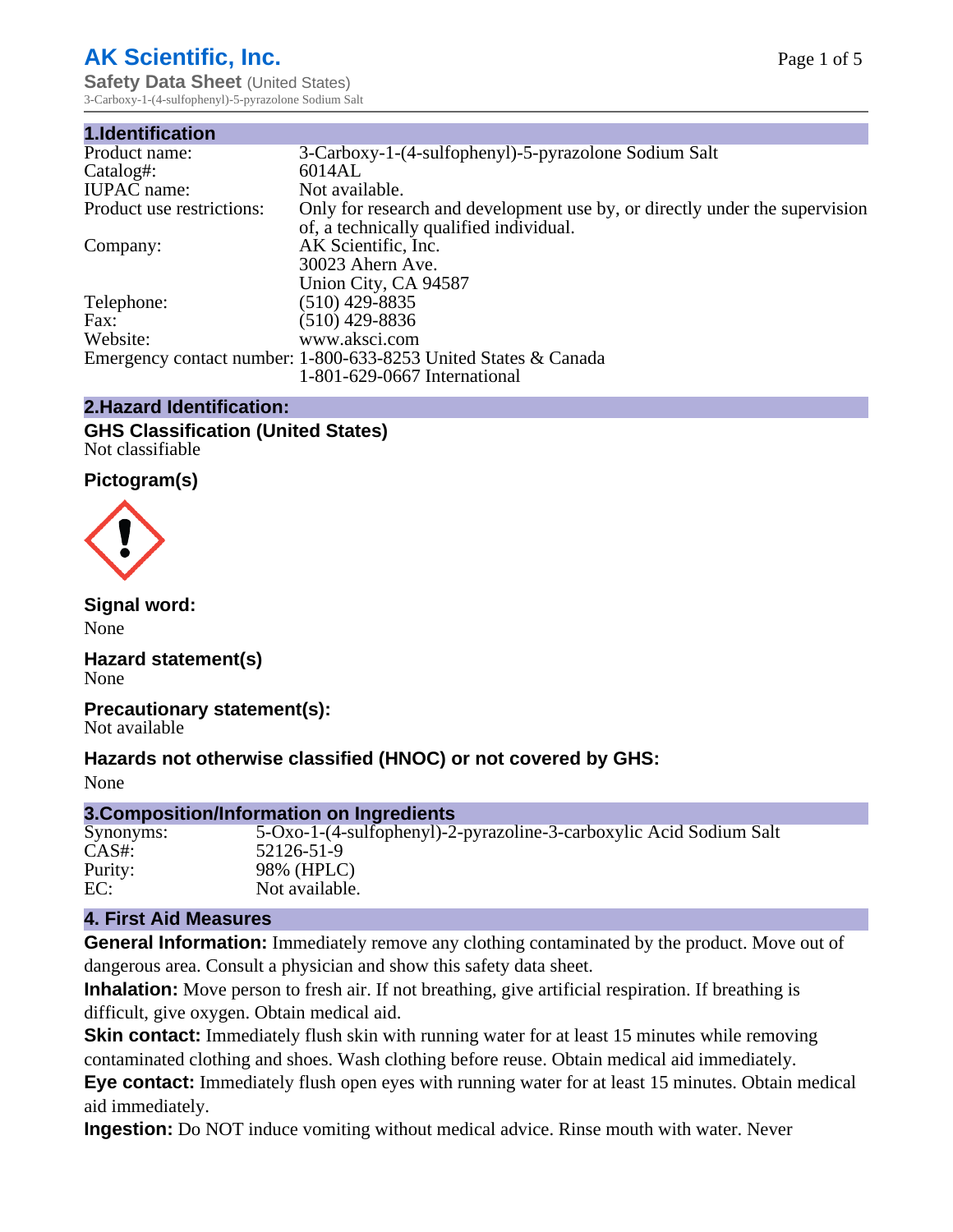administer anything by mouth to an unconscious person. Obtain medical aid immediately.

**Most important symptoms and effects, both acute and delayed:** No further information available. Please see sections 2 and 11.

**Indication of any immediate medical attention and special treatment needed:** No further information available.

## **5. Fire Fighting Measures**

**Suitable extinguishing media:** Use water spray, dry chemical, carbon dioxide, or chemical foam. **Specific hazards arising from the chemical:** Carbon oxides, Nitrogen oxides, Sulfur oxides, Sodium oxides.

**Advice for firefighters:** As in any fire, wear a NIOSH-approved or equivalent, pressure-demand, self-contained breathing apparatus and full protective gear. During a fire, irritating and highly toxic gases may be generated by thermal decomposition or combustion.

## **6. Accidental Release Measures**

**Personal precautions, protective equipment and emergency procedures:** Wear protective equipment and keep unprotected personnel away. Ensure adequate ventilation. Remove all sources of ignition. Prevent further leak or spill if safe to do so. For personal protective equipment, please refer to section 8.

**Environmental precautions:** Do not let product enter drains, other waterways, or soil.

**Methods and materials for containment and cleaning up:** Prevent further leak or spill if safe to do so. Vacuum, sweep up, or absorb with inert material and place into a suitable disposal container. Consult local regulations for disposal. See section 13 for further disposal information.

# **7. Handling and Storage**

**Precautions for safe handling:** Avoid contact with skin, eyes, and personal clothing. Wash hands thoroughly after handling. Avoid breathing fumes. Use only with adequate ventilation. Wear suitable protective clothing, gloves, and eye/face protection. Keep away from sources of ignition. Minimize dust generation and accumulation. Keep container tightly closed. Open and handle container with care. Do not eat, drink, or smoke while handling.

**Conditions for safe storage, including any incompatibilities:** Store in a tightly-closed container when not in use. Store in a cool, dry, well-ventilated area away from incompatible substances. Keep away from sources of ignition. ,Store long-term in a cool, dry place.

# **8. Exposure Controls/Personal Protection**

### **Exposure limits:**

| OSHA PEL:  | Not available. |
|------------|----------------|
| NIOSH REL: | Not available. |
| ACGIH TLV: | Not available. |

**Appropriate engineering controls:** Avoid contact with skin, eyes, and clothing. Wash hands before breaks and immediately after handling the product. Facilities storing or utilizing this material should be equipped with an eyewash fountain. Use adequate general and local exhaust ventilation to keep airborne concentrations low.

# **Personal protection**

Eyes: Based on an evaluation of the eye or face hazards present, wear chemical splash-resistant safety glasses or goggles with side protection. A face shield may be appropriate in some workplaces. Use eyewear tested and approved under appropriate government standards such as OSHA 29 CFR 1910.133 or EU EN166.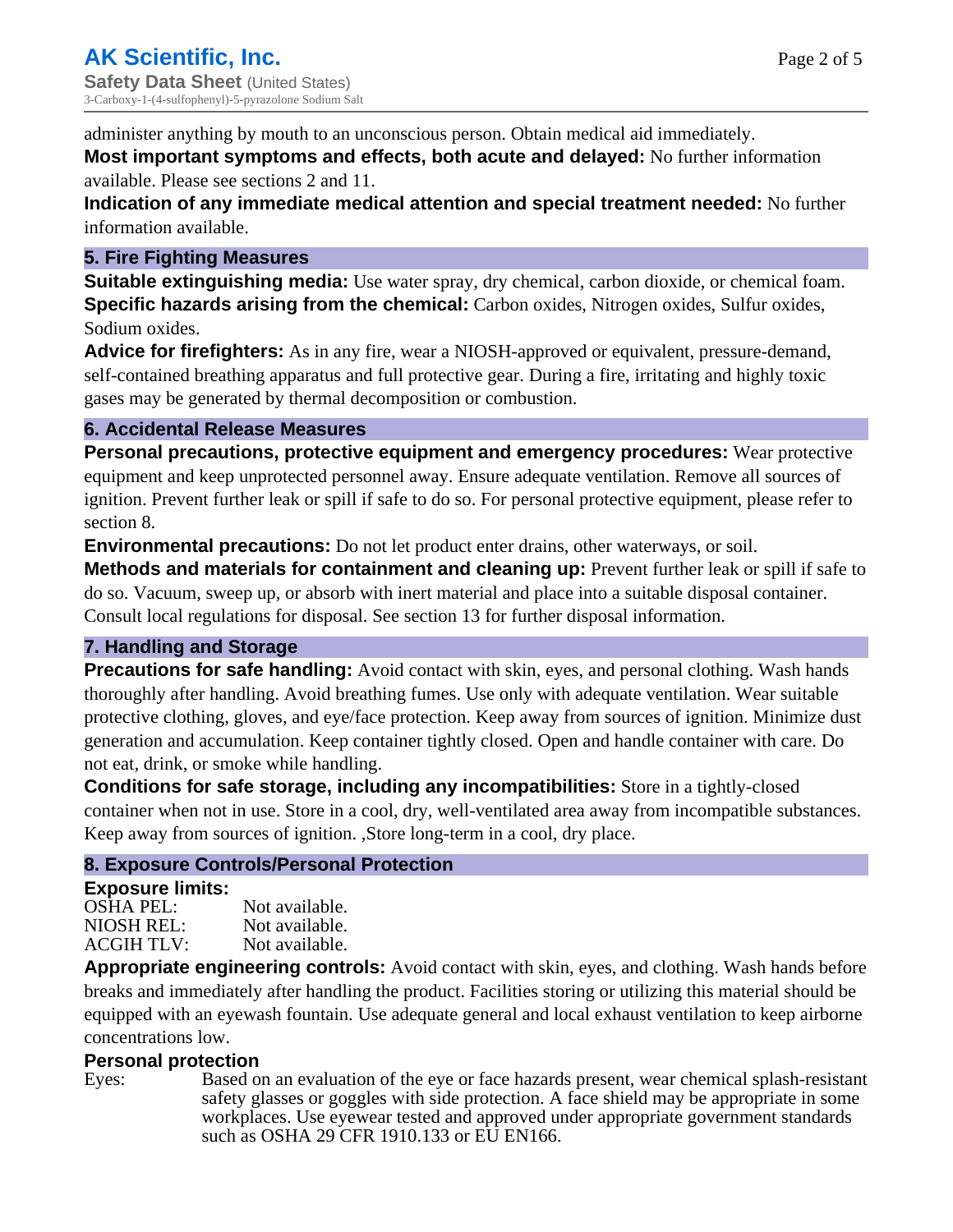- Hands: Wear gloves selected based on an evaluation of the possible hazards to hands and skin, the duration of use, the physical conditions of the workplace, and the chemical resistance and physical properties of the glove material.
- Skin and body: Protective clothing must be selected based on the hazards present in the workplace, the physical environment, the duration of exposure, and other factors. No fabric can provide protection against all potential hazards; therefore it is important to select the appropriate protective clothing for each specific hazard. At the minimum, wear a laboratory coat and close-toed footwear.
- Respiratory: Respirators are not a substitute for accepted engineering control measures such as enclosure or confinement of the operation, general and local ventilation, and substitution of less toxic materials. When respiratory personal protective equipment is appropriate based on an assessment of respiratory hazards in the workplace, use a NIOSH- or CEN-certified respirator.

#### **9. Physical and Chemical Properties**

| <b>Physical State:</b>            | White to Light yellow powder to crystal |
|-----------------------------------|-----------------------------------------|
| Molecular Formula:                | C10H7N2O6S.Na                           |
| Molecular Weight:                 | 306.23                                  |
| Odor:                             | Not available.                          |
| pH:                               | Not available.                          |
| <b>Boiling Point Range:</b>       | Not available.                          |
| Freezing/Melting Point:           | Not available.                          |
| <b>Flash Point:</b>               | Not available.                          |
| <b>Evaporation Rate:</b>          | Not available.                          |
| Flammability(solid,gas):          | Please see section 2.                   |
| Explosive limits:                 | Not available.                          |
| Vapor Pressure:                   | Not available.                          |
| Vapor Density:                    | Not available.                          |
| Solubility:                       | Not available.                          |
| <b>Relative Density:</b>          | Not available.                          |
| Refractive Index:                 | Not available.                          |
| Volatility:                       | Not available.                          |
| <b>Auto-ignition Temperature:</b> | Not available.                          |
| <b>Decomposition Temperature:</b> | Not available.                          |
| <b>Partition Coefficient:</b>     | Not available.                          |
|                                   |                                         |

#### **10. Stability and Reactivity**

| Reactivity:                         |
|-------------------------------------|
| Chemical stability:                 |
| Possibility of hazardous reactions: |
| Conditions to avoid:                |
| Incompatible materials:             |
| Hazardous decomposition products:   |

Not available. Stable under recommended temperatures and pressures. Not available. Dust generation. Strong oxidizing agents. Carbon oxides, Nitrogen oxides, Sulfur oxides, Sodium oxides.

### **11. Toxicological Information**

RTECS# Not available. Acute toxicity: Not available. Routes of exposure: The Inhalation, eye contact, skin contact, ingestion. Symptoms related to the physical,chemical and toxicological characteristics:

Skin contact may result in inflammation characterized by itching, scaling, reddening, blistering, pain or dryness. Eye contact may result in redness, pain or severe eye damage. Inhalation may cause irritation of the lungs and respiratory system. Overexposure may result in serious illness or death.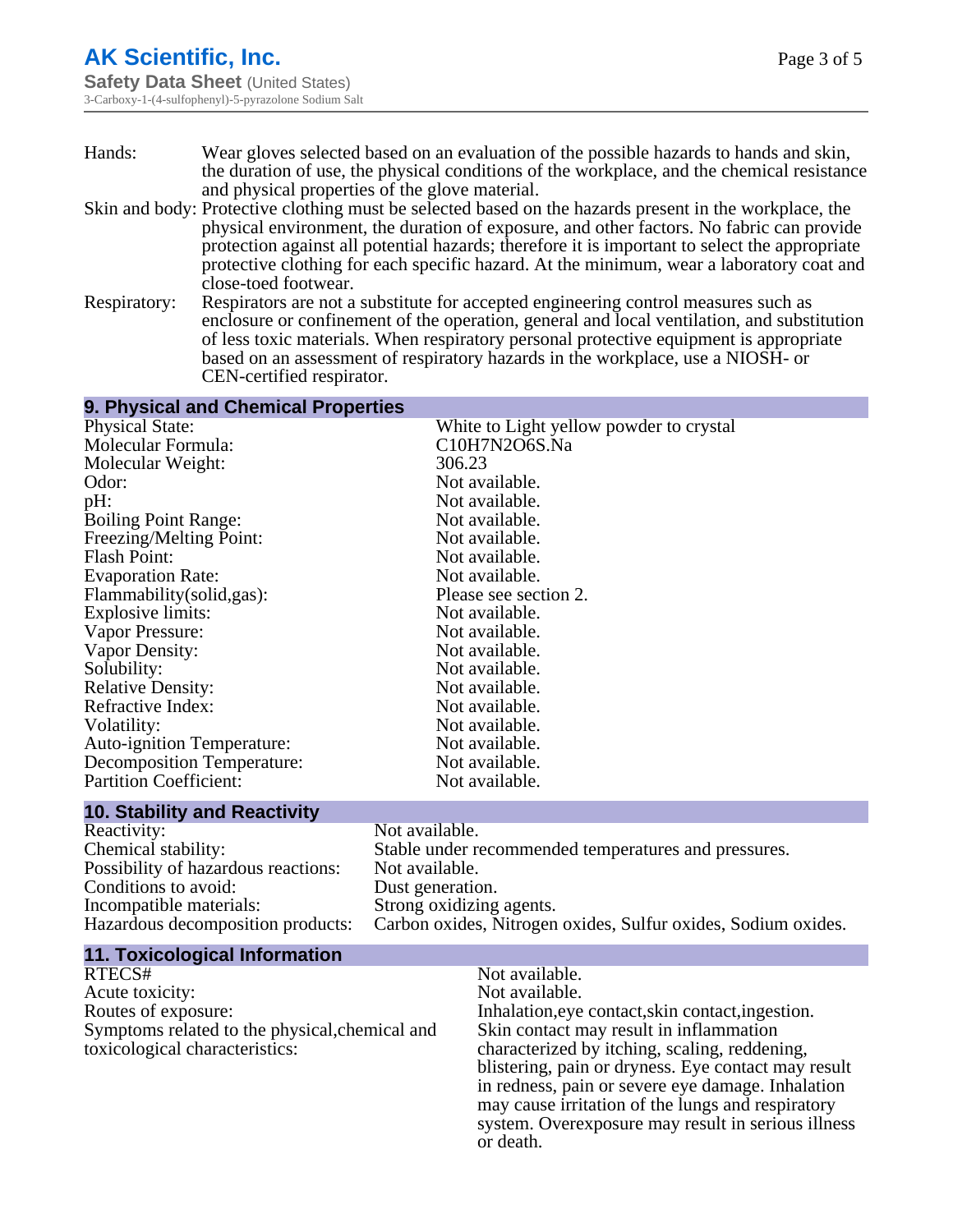3-Carboxy-1-(4-sulfophenyl)-5-pyrazolone Sodium Salt

#### **Carcinogenicity**

| IARC: | Not classified.                                                                                                                                                                                         |
|-------|---------------------------------------------------------------------------------------------------------------------------------------------------------------------------------------------------------|
| NTP:  | Not listed.                                                                                                                                                                                             |
| OSHA: | Not listed.                                                                                                                                                                                             |
|       | Acute toxic effects: Inflammation of the eye is characterized by redness, watering, and itching. Skin<br>inflammation is characterized by itching, scaling, reddening, or, occasionally,<br>blistering. |

| <b>12. Ecological Information</b> |                |
|-----------------------------------|----------------|
| Ecotoxicity:                      | Not available. |
| Persistence and degradability:    | Not available. |
| Bioaccumulative potential:        | Not available. |
| Mobility in soil:                 | Not available. |
| Other adverse effects:            | Not available. |

#### **13. Disposal Considerations**

Disposal of waste: Chemical waste generators must determine whether a discarded chemical is classified as hazardous waste. US EPA guidelines for the classification determination are listed in 40 CFR 261.3. Additionally, waste generators must consult state and local hazardous waste regulations to ensure complete and accurate classification. Observe all federal, state and local regulations when disposing of the substance.

Disposal of packaging: Do not reuse containers. Dispose of as unused product.

### **14. Transportation Information**

| <b>DOT (United States)</b> |                |
|----------------------------|----------------|
| UN number:                 | Not hazmat     |
| Proper shipping name:      | Not available. |
| Transport hazard class:    | Not available. |
| Packing group:             | Not available. |
| <b>IATA</b>                |                |
| <b>UN Number:</b>          | Not DG         |
| Proper shipping name:      | Not available. |
| Transport hazard class:    | Not available. |
| Packing group:             | Not available. |

### **15. Regulatory Information**

### **TSCA (United States)**

This product is on the EPA Toxic Substance Control Act (TSCA) inventory. The product is supplied solely for use in research and development by or under the supervision of a technically qualified individual as defined in 40 CFR § 720 et seq. The health risks have not been fully determined. Any information that is or becomes available will be supplied on the SDS.

| Not Available<br>Health:<br>Flammability:<br>Instability: |
|-----------------------------------------------------------|

### **16. Additional Information**

Revision Date: 10/22/2021 Printed Date: 10/23/2021

*The information above is believed to be accurate and represents the best information currently available to us. However, we make no warranty of merchantability or any other warranty, express or implied, with*